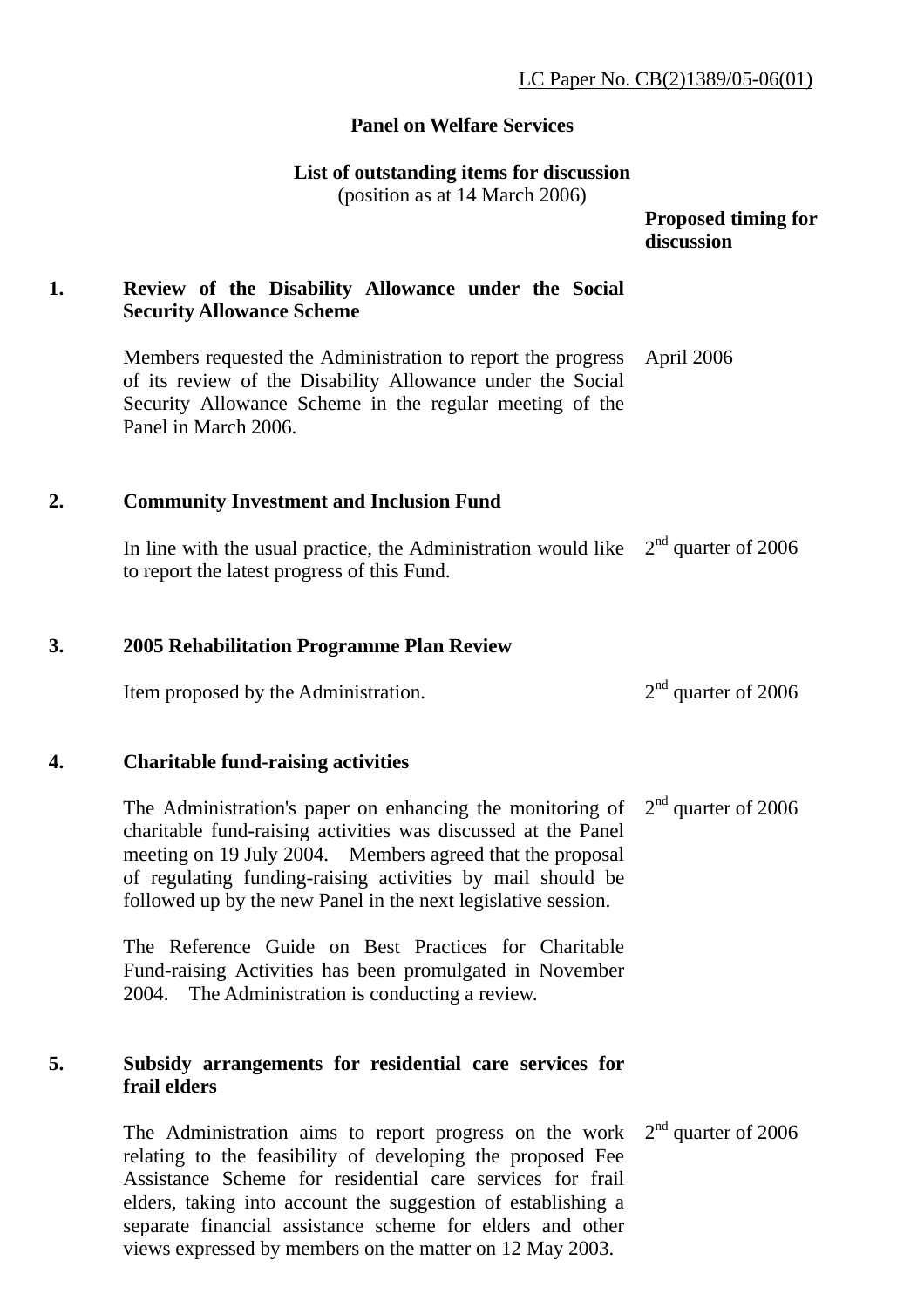### **Proposed timing for Proposed timing for discussion**

| 6.  | Infirmary care in non-hospital setting                                                                                                                                                                                                                                                                                                                                      |                       |
|-----|-----------------------------------------------------------------------------------------------------------------------------------------------------------------------------------------------------------------------------------------------------------------------------------------------------------------------------------------------------------------------------|-----------------------|
|     | The Administration consulted the Panel in December 2004 on<br>a proposal to launch a trial scheme to provide infirmary care<br>places for medically stable elders in a non-hospital setting.<br>In the light of feedback from the Panel and the sector during<br>the consultation process, the Administration is considering<br>the best way to bring forward the proposal. | $2nd$ quarter of 2006 |
| 7.  | <b>Retirement protection</b>                                                                                                                                                                                                                                                                                                                                                |                       |
|     | Item proposed by Dr Hon Fernando CHEUNG.                                                                                                                                                                                                                                                                                                                                    | $3rd$ quarter of 2006 |
| 8.  | Social security assistance for needy elderly in Hong Kong                                                                                                                                                                                                                                                                                                                   |                       |
|     | Discussions were held at the Panel meeting on 13 June 2005.<br>The Administration was requested to brief the Panel about its<br>thinking on how better to provide retirement protection to the<br>current and future generation of older persons by the end of<br>the year.                                                                                                 | $3rd$ quarter of 2006 |
| 9.  | Progress report on the pilot implementation of the<br><b>Comprehensive Child Development Service</b>                                                                                                                                                                                                                                                                        |                       |
|     | The Administration wishes to report progress of the<br>implementation of this pilot scheme.                                                                                                                                                                                                                                                                                 | $3rd$ quarter of 2006 |
| 10. | Latest situation on the implementation of review of family<br>services                                                                                                                                                                                                                                                                                                      |                       |
|     | Item proposed by Hon Albert CHAN at the Panel meeting on $3rd$ quarter of 2006<br>12 October 2004.                                                                                                                                                                                                                                                                          |                       |
|     | The Administration has advised that transformation of all<br>existing Family Services Centres/counselling units into 61<br>Integrated Family Services Centres was completed in March<br>A review on the implementation of the aforesaid<br>2005.                                                                                                                            |                       |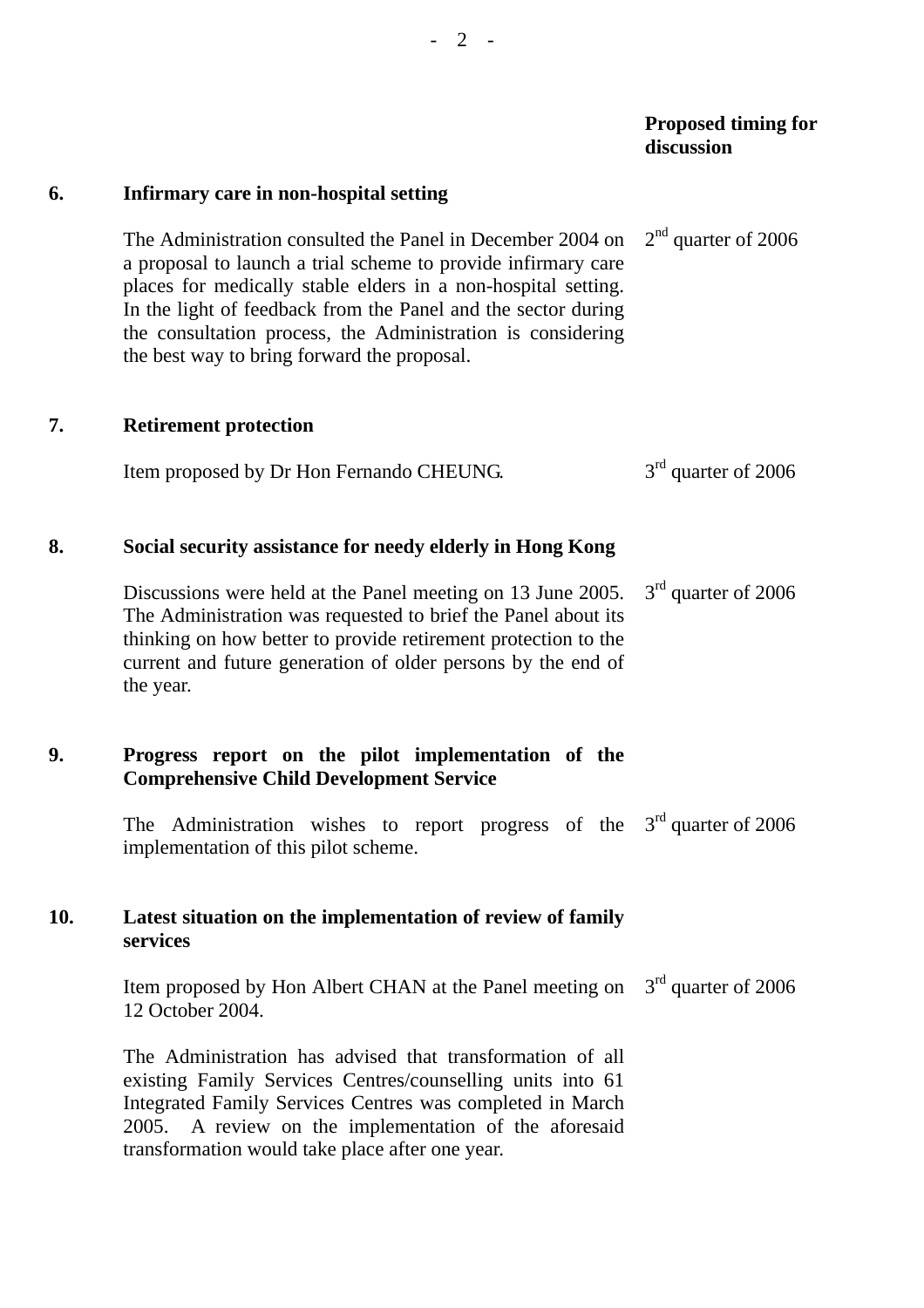### **Proposed timing for discussion**

#### **11. Partnership Fund for the Disadvantaged**

The Administration would like to report the progress of this  $3<sup>rd</sup>$  quarter of 2006 Fund.

### **12. Report of the Subcommittee on Guardianship and Custody of the Law Reform Commission**

At the meeting held on 11 March 2002, members agreed that the Administration should brief the Panel on the above report when it became available.  $4<sup>th</sup>$  quarter of 2006

The Report on Custody and Access by the Subcommittee on Guardianship and Custody of the Law Reform Commission was released on 7 March 2005. The Administration is studying the recommendations carefully and will consider how to take forward the relevant recommendations together with the recommendations made in the other two earlier reports, namely, the Report on Guardianship of Children and Report on International Parental Child Abduction.

## **13. Evaluation of the re-engineered community support services for elders**

Item proposed by Hon CHAN Yuen-han.  $4<sup>th</sup>$  quarter of 2006

#### **14. Workload of social workers**

Item proposed by Hon Mrs Sophie LEUNG at the Panel To be decided meeting on 12 October 2004.

The Administration is now studying the subject and will discuss the issue with members upon completion of the work.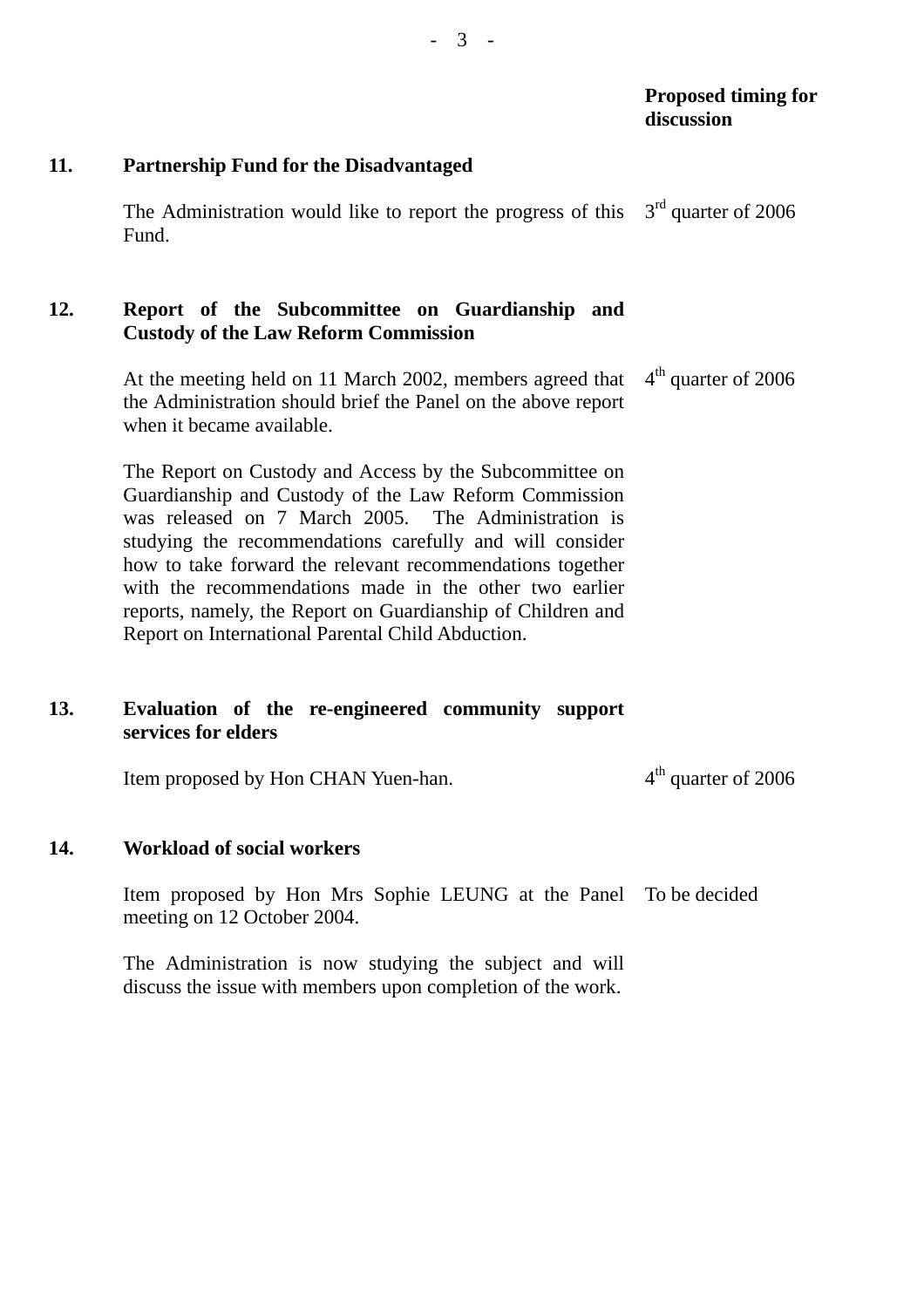## **15. Establishing formal arrangements on adoption with the Mainland**

At the request of the Bills Committee on Adoption (Amendment) Bill 2003, the Administration undertook to study the need to establish formal arrangements on adoption with the Mainland and consult the relevant Panel in due course. To be decided

The Administration has raised this with the Ministry of Civil Affairs (MCA). The Central People's Government (CPG) has already put in place legislation and mechanism to handle adoption of Mainland children by Hong Kong people. regards adoption of children in Hong Kong by Mainlanders, the CPG does not see an urgent need for it at the moment because there is little demand, according to the MCA. The CPG may however consider adoption by close relatives on a case-by-case basis. The Administration will continue to liaise with the CPG.

## **16. Social welfare planning mechanism, subvention system for the welfare sector and efficiency savings with regard to the welfare sector in the period from 2005-06 to 2008-09**

At the Panel meeting on 8 March 2004, the Administration was requested to brief members in June 2004 on the progress made for implementing the 0-0-X funding proposal for the welfare sector and the development of a blueprint for the social welfare policies, and to respond to the Hong Kong Council of Social Service's requests for reviewing the Lump Sum Grant subventions system, in particular the aspect relating to funding of personal emoluments. To be decided

It is announced in the 2006 Budget Speech that the Administration will exempt non-government welfare organizations from the additional efficiency savings measures that are originally planned to help restore fiscal balance for 2006-07.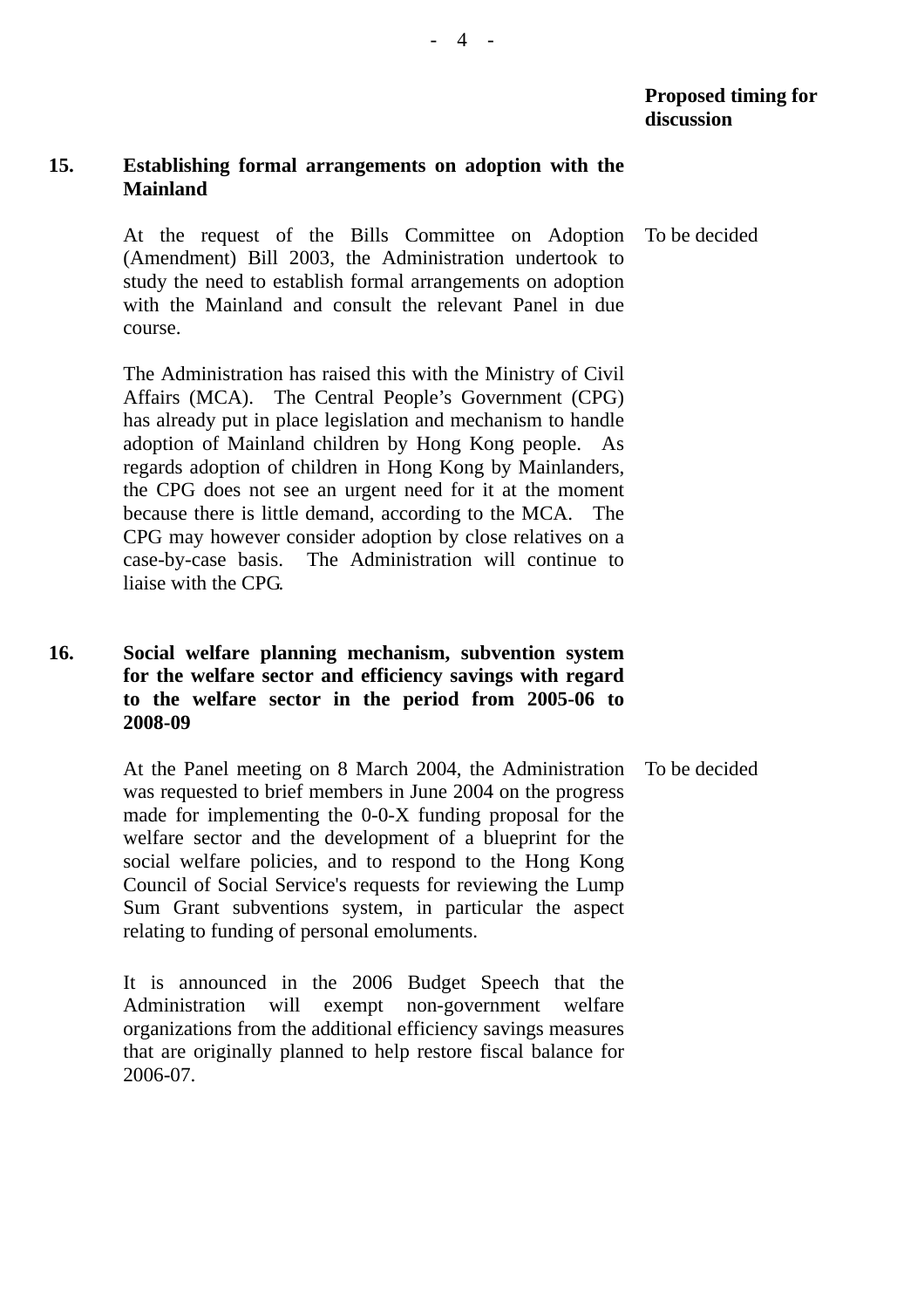## **17. Incorporating the posts of programme assistant, youth ambassador, peer counsellor and other similar temporary frontline posts into the staff establishment of the subvented organisations providing welfare services**

The Panel was requested by Duty Roster Members to follow To be decided up the matter with the Administration.

The Administration's position on the issue had been sent to the Panel vide LC Paper No.  $CB(2)1022/04-05(01)$  on 8 March 2005 (Chinese version only).

The Manpower Panel was briefed on the Administration's proposal to retain the existing 11 600 temporary jobs in the public sector, including 3 836 jobs in the Social Welfare Department, at its meeting on 19 January 2006.

#### **18. Rehab buses for disabled persons**

Referred for follow-up by the Panel at a special meeting of To be decided the Finance Committee held on 13 April 2005.

## **19. Provision of after death services to the needy elders, including raising the amount of burial grant under the CSSA Scheme**

Referred for follow-up by Duty Roster Members following To be decided their meeting with a deputation on 27 September 2005.

### **20. Early release of CSSA to adult discharged offenders**

Referred for follow-up by Duty Roster Members following To be decided their meeting with a deputation on 6 October 2005.